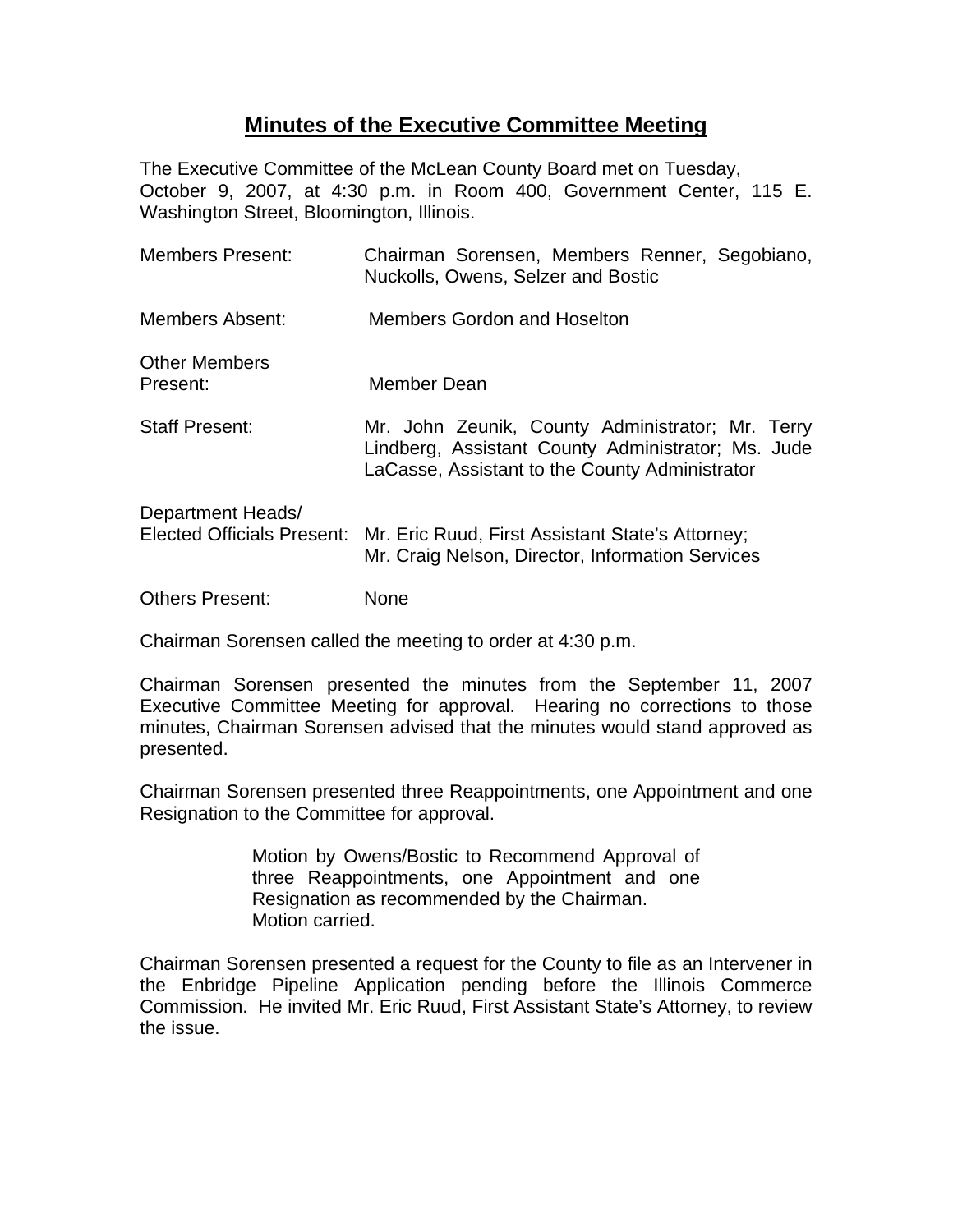Minutes of the Executive Committee October 9, 2007 Page Two

Mr. Ruud explained that the Enbridge Pipelines Company ("Enbridge") is seeking an Order from the Illinois Commerce Commission to allow the construction, operation and maintenance of a new 170 mile long, 36-inch wide crude liquid petroleum pipeline with a 60-foot wide permanent easement through eight Counties from Pontiac, Illinois to Patoka, Illinois. He noted that Enbridge also seeks an additional 60-foot wide temporary workspace easement along the permanent easement.

Mr. Ruud advised that Enbridge states that it is in the public interest to construct the pipeline as there is a demand for refined petroleum products and the need to transport crude petroleum to refineries in the Midwest. The pipeline will be built and inspected according to industry and government standards.

Mr. Ruud indicated that approximately 560 owners of about 801 tracts of land are affected by the pipeline. None are located in Bloomington or Normal. However, about 100 of those tracts are located in six townships of McLean County, namely Gridley, Money Creek, Towanda, Old Town, Downs and Randolph. Mr. Ruud noted that Enbridge claims that the owners of 88% of all tracks have already provided permission to survey their tracts. Enbridge seeks to acquire real property through negotiated agreements with the affected land owners. Enbridge seeks authority to acquire real property by eminent domain if their negotiations fail to produce an agreement. Existing public utility right-of-way will be utilized when at all possible.

Mr. Ruud stated that Enbridge claims that at least \$350 million has been committed to the project. Also, archeological, environmental and agricultural surveys are already underway.

Mr. Ruud reviewed the actions of the Illinois Commerce Commission to date, as follows:

- $\triangleright$  43 petitions to intervene have been filed to date by affected landowners.
- $\triangleright$  No petitions to intervene have yet been filed by any affected County, Municipality, Township or other public officials.
- $\triangleright$  No commentary or evidence has yet been presented and no evidentiary hearing has been scheduled.
- $\triangleright$  A Pre-Hearing Conference was scheduled by the Administrative Law Judge for October 3, 2007. However, it was continued to October 31, 2007 for a status hearing. No witnesses will be heard and no evidence will be taken at that time.
- $\triangleright$  The entire hearing process takes 6-12 months.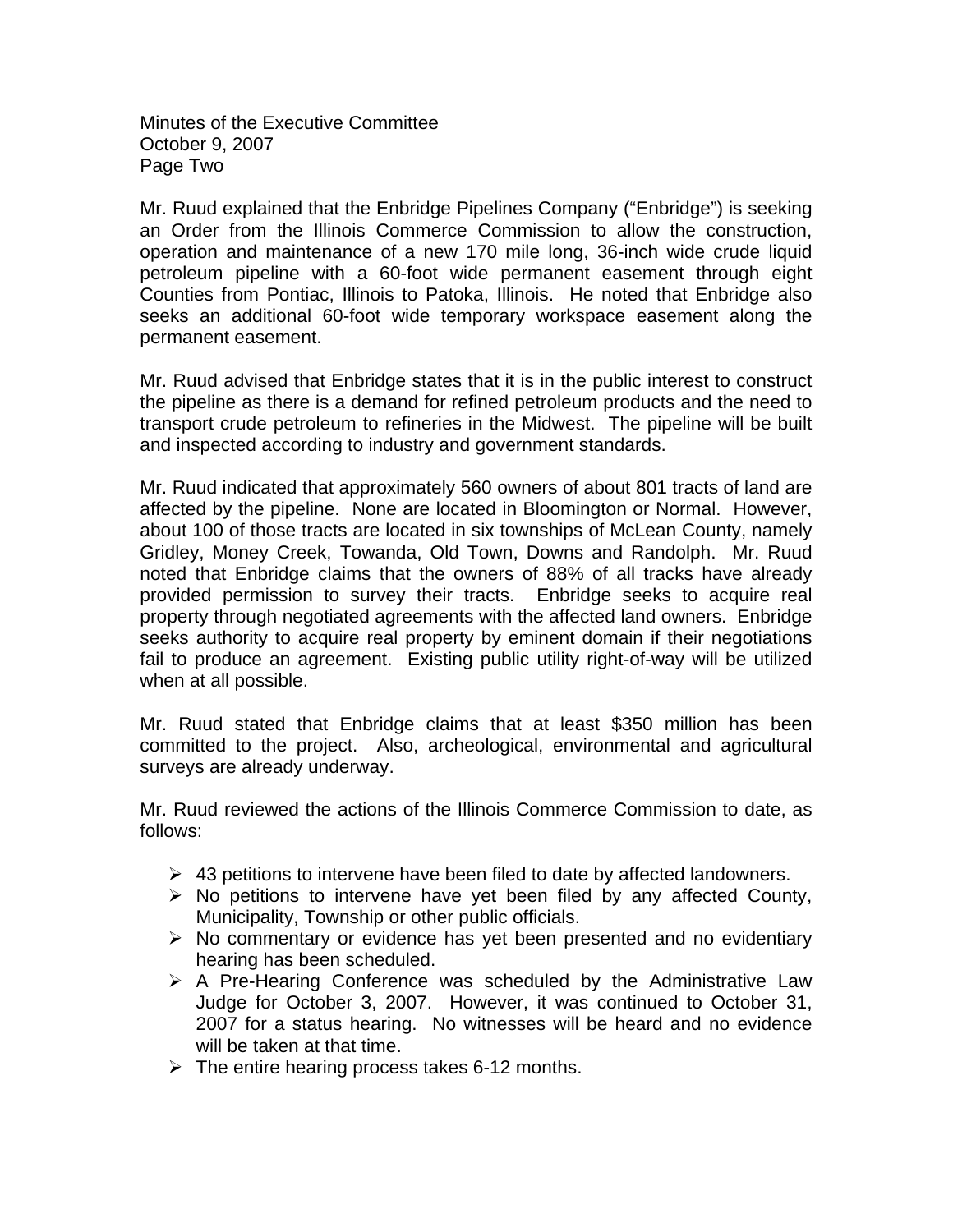Minutes of the Executive Committee October 9, 2007 Page Three

Mr. Ruud reviewed what is required of the McLean County Board, as follows:

- $\triangleright$  Nothing is required under Illinois law.
- $\triangleright$  The County Board is not a necessary party to this case and has no unilateral authority to grant, modify or deny Enbridge's Application.
- $\triangleright$  The ICC has sole jurisdiction.

Mr. Ruud reviewed what the County can do if it so desires:

- $\triangleright$  The County may present evidence in the form of a Resolution in support of or in opposition to the Application. However, it would be premature to do so at this time because:
	- o Any communication from the County Board would be ex parte and cannot be considered by the ICC.
	- o No evidence has been presented to the ICC yet; therefore the County Board has nothing upon which to take a position.
	- o The County has not yet been allowed to intervene in the case.

Mr. Ruud stated that, in order for the County to intervene, it must file a Petition to Intervene with the Illinois Commerce Commission. He noted that he will prepare the petition if the County Board so desires. Mr. Ruud indicated that, if the County's petition is granted, and it probably will be, the County will get access to the ICC's E-Docket system and have access to copies of all filings, motions, notices, and other evidence. With that information, the County Board may file a Resolution in support of or in opposition to the Application with the ICC and the ICC will be legally able to consider it during the formulation of their decision.

Mr. Renner asked what is the obligation of the County Board should it decide to file a Petition to Intervene. Mr. Ruud replied that the County would be under no obligation to do anything. Rather, it allows the County the opportunity to get notices of the hearings and pertinent information.

Ms. Bostic recommended that the proposed project be coordinated in conjunction with the proposed East Side Corridor Highway. She expressed her support to file a Petition to Intervene in order for Mr. Ruud to review the documents and keep the Board abreast of the project.

Mr. Segobiano suggested that there are people in McLean County who do not want this pipeline. He stated that, as elected representatives of the County, it is the Board's obligation to be involved in this pipeline project. He recommended that the County file a Petition to Intervene.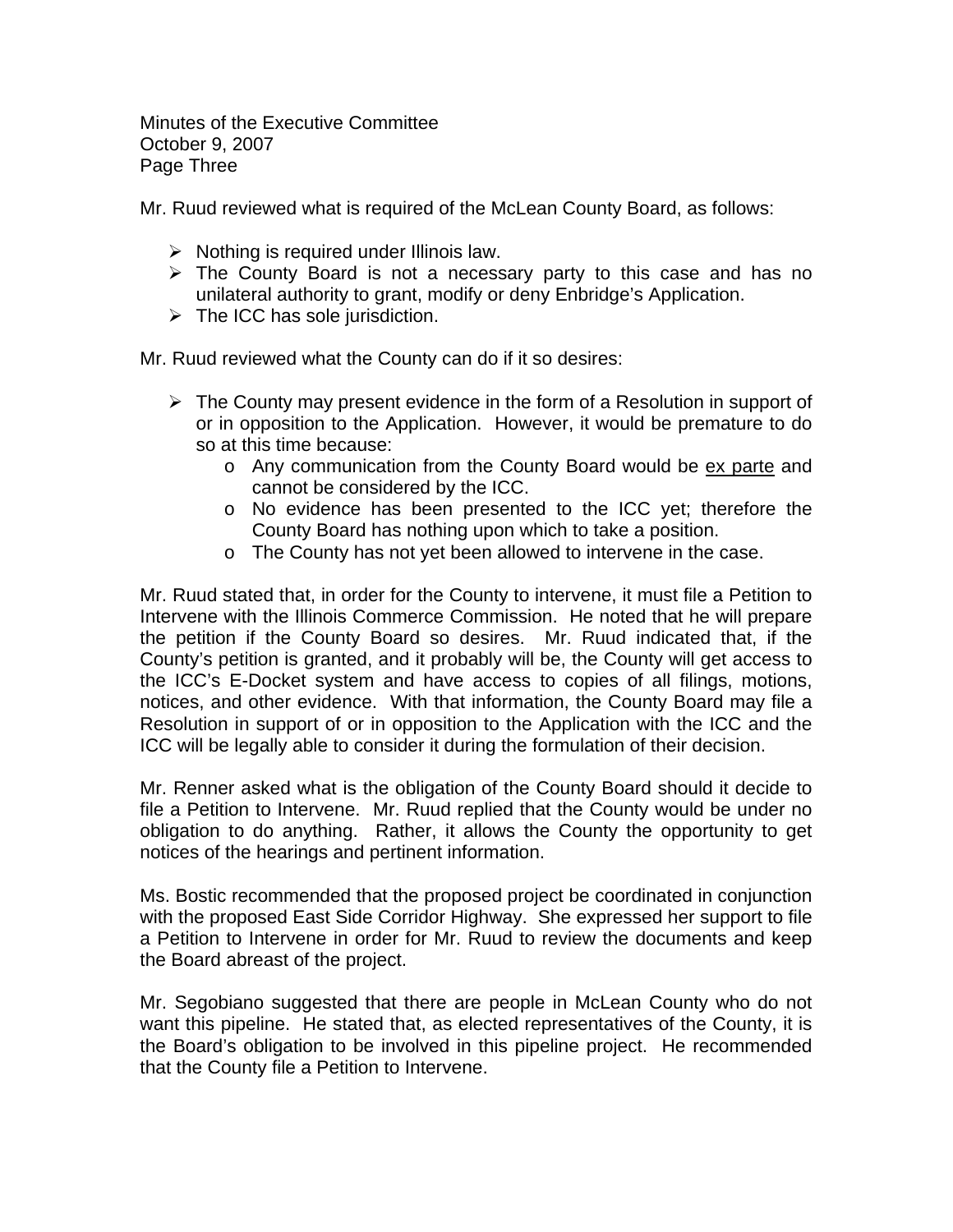Minutes of the Executive Committee October 9, 2007 Page Four

After considerable discussion, the Committee agreed that the County should file a Petition to Intervene so that the County can be kept informed.

> Motion by Segobiano/Bostic to Recommend that the State's Attorney be authorized by the County Board to file as an Intervener in the Enbridge Pipeline Application pending before the Illinois Commerce Commission. Motion carried.

Mr. Craig Nelson, Director, Information Services, presented a request for approval to purchase Mobile Data Computers under the State of Illinois Central Management Services Contract. He stated that these are replacements for the mobile data computers that are currently in the County Squad cars. This is a planned purchase and funds are budgeted in FY'2007.

> Motion by Selzer/Nuckolls to Recommend Approval to Purchase Mobile Data Computers under the State of Illinois Central Management Services Contract. Motion carried.

Mr. Nelson presented a request for approval of an Intergovernmental Agreement with the City of Bloomington to provide Network Access to Digital Fingerprints. He explained that Bloomington has purchased a machine for storing and capturing fingerprints. Mr. Nelson noted that the County Jail already has a similar machine and can transmit the fingerprints to the Bureau of Identification. He stated that Bloomington is asking permission to network the two machines so that the fingerprints can be transmitted over their machine at the same time the capture is done.

> Motion by Nuckolls/Owens to Recommend Approval of an Intergovernmental Agreement between McLean County and the City of Bloomington to provide Network Access to Digital Fingerprints.

Chairman Sorensen asked if Bloomington will reimburse any expense incurred by the County for this procedure. Mr. Nelson replied that the County will not incur any expense.

Motion carried.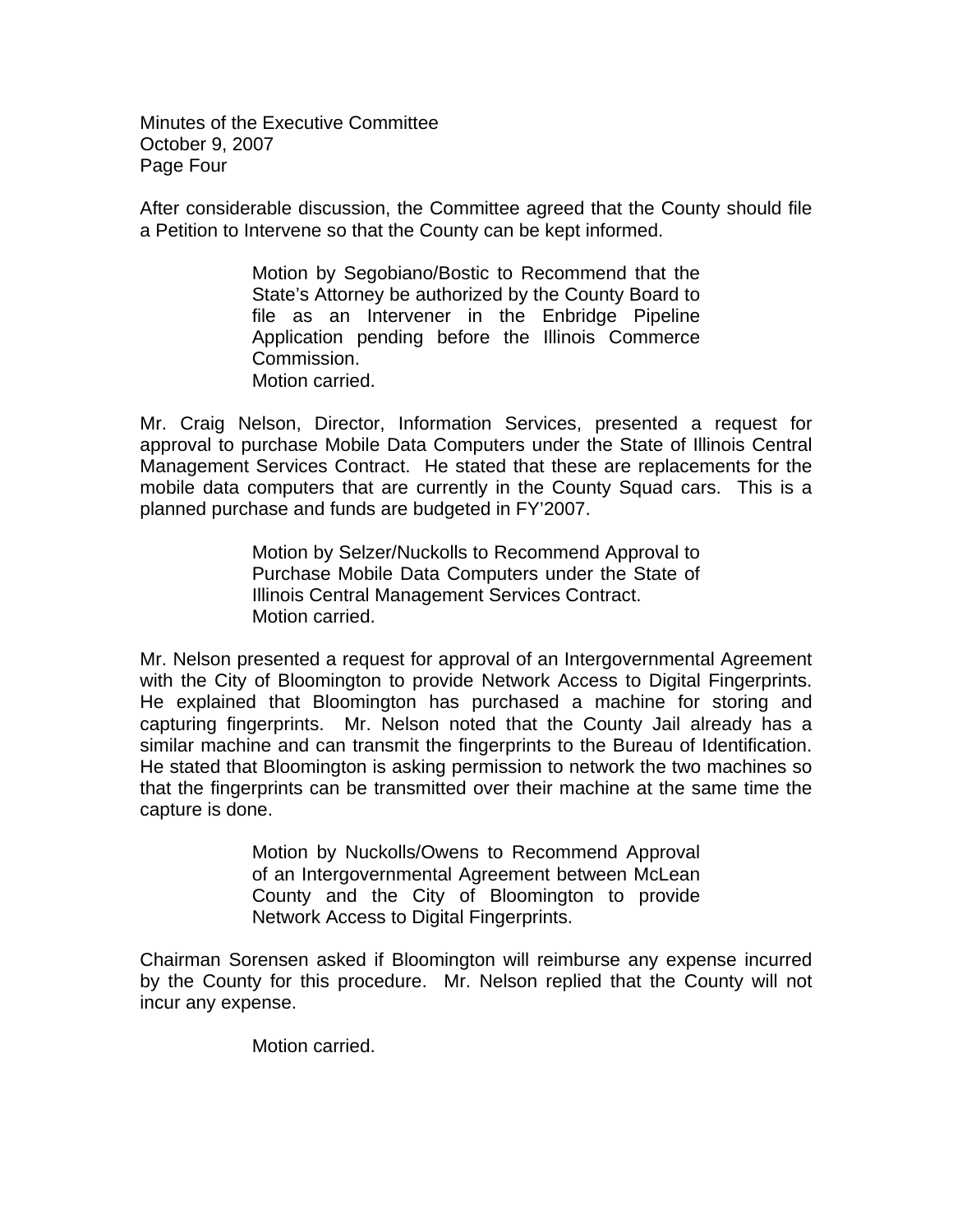Minutes of the Executive Committee October 9, 2007 Page Five

Mr. John Zeunik, County Administrator, presented a request for approval of a Resolution for the Mandatory Federal Funding for the Veterans Health Care Advisory Referendum as requested by Lt. Governor Pat Quinn. Mr. Zeunik stated that there is an effort underway in Illinois to place an Advisory Referendum on the ballot requesting that the Federal Government meet its obligations in the area of Veteran's healthcare. Because of the early Primary this year, if the County Board wishes to place this Advisory Referendum on the ballot, the decision must be made no later than Monday, December 3<sup>rd</sup>.

Mr. Selzer stated that he does not understand the Referendum. He noted that he does not know of any Veterans who are in need of service-related problems that are not getting served. Mr. Selzer also questioned the fact that this Referendum was prepared at Lt. Governor Quinn's personal expense.

Mr. Segobiano indicated that it is well documented that a lot of veterans are not getting the assistance they need. However, he believes this Referendum is a political ploy. Mr. Segobiano suggested that the County's local Veterans Assistance Commission review this Referendum and make a recommendation to the Board.

After a discussion, it was the consensus of the Committee that this proposal should be forwarded to the Veterans Assistance Commission for review and recommendation to the Executive Committee and the County Board.

Ms. Diane Bostic, Chairman, Property Committee, reported that the Property Committee brings no items for action to the Executive Committee.

Chairman Sorensen asked if there were any questions. Hearing none, he thanked Ms. Bostic.

Mr. Rick Dean, Vice Chairman, Transportation Committee, reported that the Transportation Committee brings one item for action to the Executive Committee, namely a request for approval of an Intergovernmental Agreement between the City of Bloomington and the County of McLean for improvements at White Oak Road (C.H. 70) and Dr. Martin Luther King Jr. Drive.

> Motion by Dean/Renner to Recommend Approval of an Intergovernmental Agreement between the City of Bloomington and the County of McLean for Improvements at White Oak Road (C.H. 70) and Dr. Martin Luther King Jr. Drive.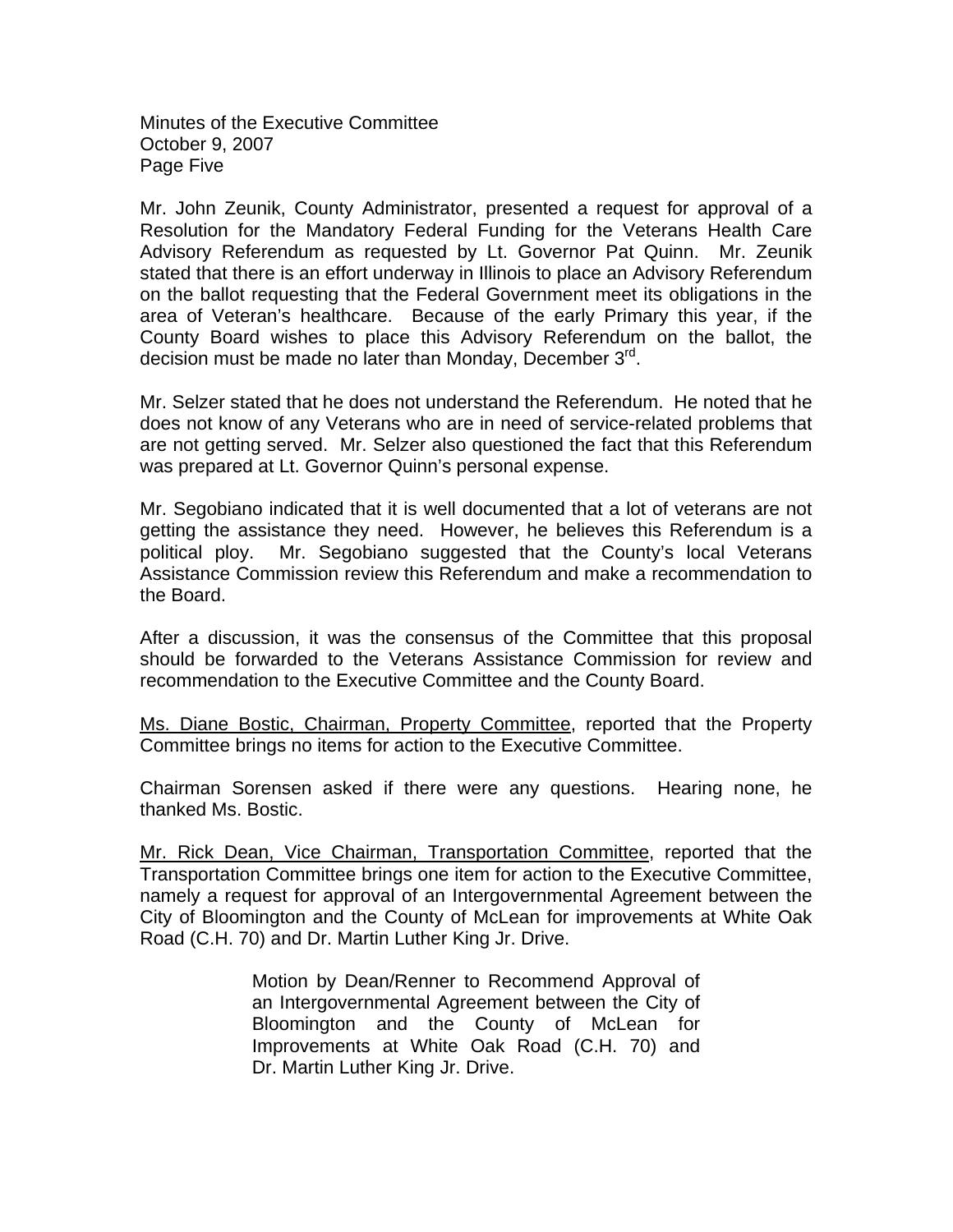Minutes of the Executive Committee October 9, 2007 Page Six

Mr. Segobiano asked why this request is just now being considered for approval when most of the work is completed. Chairman Sorensen responded that this makes the work official and has to do with the actual expenses for reimbursement.

Mr. Selzer asked why the City doesn't annex that road, as the road is surrounded by the City.

Mr. Segobiano raised the question about a section of road near Airport Road and Towanda Barnes Road. Further, he noted that there are a number or roads that sit within McLean County that really should be annexed by Bloomington or Normal.

Mr. Zeunik explained that by law, when a municipality annexes a road that is a Township road, it immediately becomes part of the municipality. The municipality assumes responsibility for that road. Mr. Zeunik advised that this is one of the issues the City and the Old Town Township Road Commissioner are struggling with right now in terms of the City's annexations in the Old Town Township, and determining which roads are the City's and which roads are part of the Township. The County can maintain control and jurisdiction over a County road that is entirely within the municipality as long as the County wants to do so. There is no right for a municipality to take that road over and assume jurisdiction. The only way that can happen is by a Jurisdictional Transfer, and the Jurisdictional Transfers happens, not out of necessity or convenience, but because the two local governments get together and agree that this road is now more of a City street than a County highway.

Mr. Zeunik stated that the road in question could be subject to a Jurisdictional Transfer, but that will not happen until all of the work is completed. He advised that this Intergovernmental Agreement inadvertently did not get approved prior to the start of the work. Mr. Zeunik indicated that, once the work is completed, it would be appropriate for the Transportation Committee and the Board to recommend that the City and the County look at the possibility of transferring the road to the City.

Mr. Owens noted that the City will often not agree to a Jurisdictional Transfer unless the road is in good shape. Mr. Zeunik advised that usually the party transferring the road must transfer it in a condition that is acceptable to the party accepting the jurisdiction. He stated that, if a County highway is being transferred to the City, the City will want it to be upgraded to the City standard.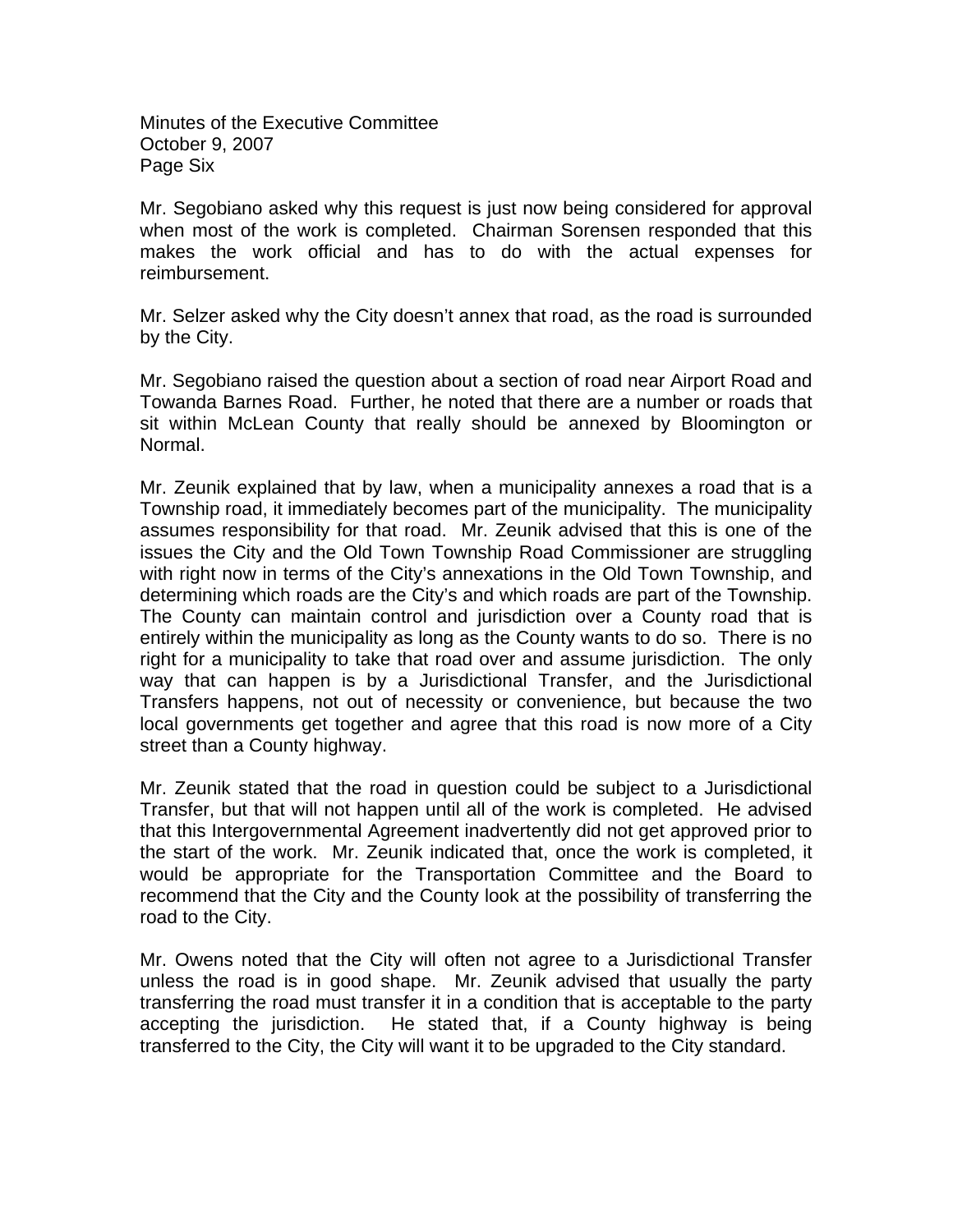Minutes of the Executive Committee October 9, 2007 Page Seven

Mr. Nuckolls asked if Ireland Grove Road to Towanda Barnes Road is under the City's jurisdiction. Mr. Zeunik replied that even after you cross Towanda Barnes Road, Ireland Grove Road is a City road out to the new subdivision. He noted that the City has not extended its jurisdiction on Ireland Grove Road to 2100 East, which is the Township road. Mr. Zeunik stated that this is the area where there is a dispute between the Road Commissioner and the City. He indicated that the Road Commissioner wants the City to take over 2100 East and the City's position is that they will take over the road when they get there.

Mr. Selzer pointed out that Exhibit A, Master Agreement Table on Page 19, has Towanda Barnes Road and Oakland Avenue on the list for maintenance, but there are no signals at that intersection. He noted that this is an issue with which he is unhappy. Mr. Selzer indicated that this signal has been an issue with the Old Town Road Commissioner.

Mr. Zeunik stated that there will be signals at Towanda Barnes Road and Oakland Avenue, with or without the cooperation of the Road Commissioner. He noted that the County is the mediator, trying to get an agreement between the City and the Old Town Township Road Commissioner. In the event the Road Commissioner continues to deny the City an easement for the traffic signals, the way to get around the Road Commissioner is through the Airport Authority that owns property east of Towanda Barnes Road and immediately south of the County Highway Department. The Airport Authority owns the property from the south boundary of the Highway Department all the way to Oakland Avenue. That property is not currently annexed into the City. However, the City has annexed the Airport property all the way to Towanda Barnes Road and Oakland Avenue west of Towanda Barnes Road. Mr. Zeunik indicated that one option is for the City to annex the parcel of Airport property east of Towanda Barnes Road. That parcel would then touch Oakland Avenue, which would mean that the portion of Oakland Avenue that is needed for the traffic signals and turn lanes would now be in the City and the Road Commissioner would not be able to stop the installation of the traffic signals.

Mr. Selzer expressed concern with the amount of authority held by the Old Town Township Road Commissioner. Chairman Sorensen replied that Road Commissioners are independently elected and do not even work for the Township Supervisors.

Mr. Zeunik advised that a meeting was held with Mr. Tom Hamilton, City of Bloomington Manager; Mr. Doug Grovesteen, City Engineer and Mr. Jack Mitchell, County Engineer to discuss the issue of the authority of the Road Commissioner. He stated that, when a traffic study has been done and the results dictate that the intersection needs to be signalized, the question was raised as to whether or not there is something in the Illinois Department of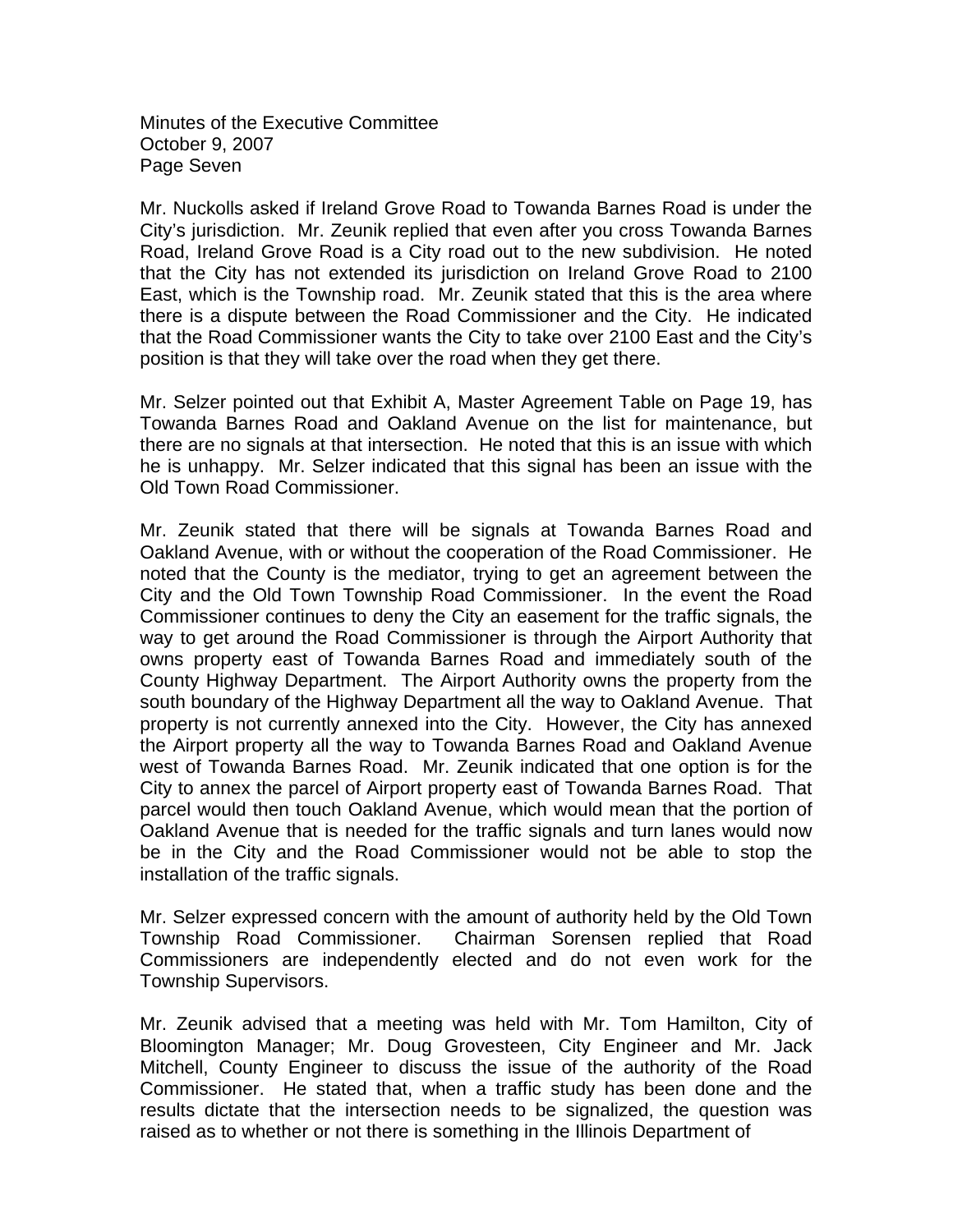Minutes of the Executive Committee October 9, 2007 Page Eight

Transportation Traffic Manual or in the Highway Code that requires the Road Commissioner to permit the installation of the traffic signals. Unfortunately, there is nothing that can be done.

Ms. Bostic reminded the Committee that when the Townships were formed, the maintenance and construction of the roads was funded by Motor Fuel Tax revenues plus Property Taxes. She noted that the formula has not been brought into the 21<sup>st</sup> Century. Therefore, the Township Road Commissioners work on a slim budget. Chairman Sorensen expressed his sympathy with the position of the Road Commissioners. However, he pointed out that the Old Town Township Road Commissioner is trying to use this traffic signal as leverage to get the City to take over a piece of road that he does not believe should be his responsibility.

Mr. Selzer recommended that Mr. Mitchell facilitate a meeting with the Old Town Township Road Commissioner to discuss alternatives. He also recommended that a meeting should be held with State Representative Dan Brady and the Road Commissioner.

Chairman Sorensen called for a vote on the Motion.

Motion carried.

Chairman Sorensen asked if there were any additional questions or comments. There were none.

Mr. David Selzer, Chairman, Finance Committee, reported that the Finance Committee brings one item for action to the Executive Committee.

Mr. Selzer presented a request for approval of an Emergency Appropriation Ordinance Amending the McLean County Fiscal Year 2007 Combined Annual Appropriation and Budget Ordinance, Tort Judgment Fund 0135, Tort Judgment Department 0077 – Correctional Health Services Program 0073.

> Motion by Selzer/Owens to Recommend Approval of an Emergency Appropriation Ordinance Amending the McLean County Fiscal Year 2007 Combined Annual Appropriation and Budget Ordinance, Tort Judgment Fund 0135, Tort Judgment Department 0077 – Correctional Health Services Program 0073. Motion carried.

Chairman Sorensen asked if there were any questions or comments. Hearing none, he thanked Mr. Selzer.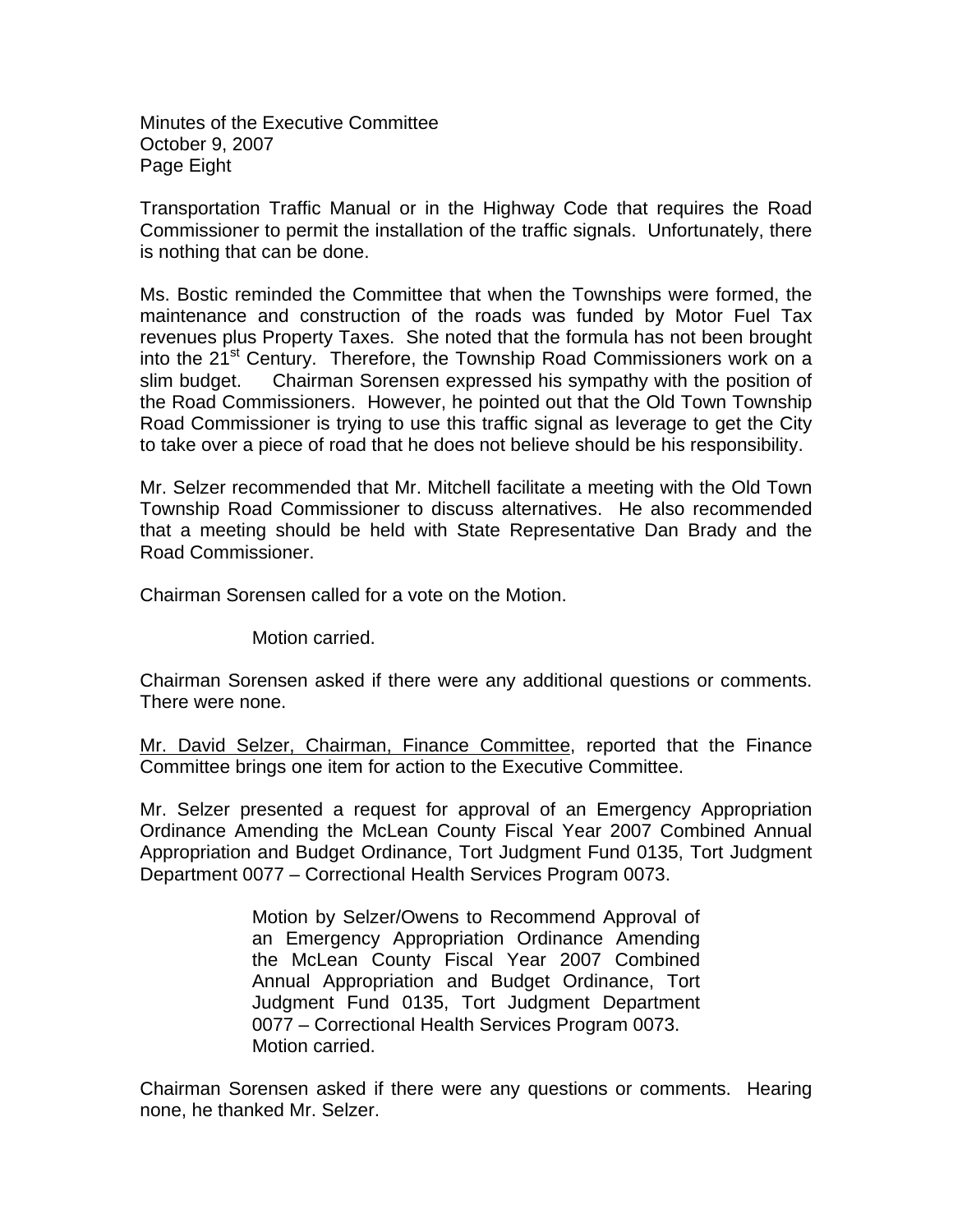Minutes of the Executive Committee October 9, 2007 Page Nine

Mr. Tari Renner, Chairman, Justice Committee, reported that the Justice Committee brings one item for action to the Executive Committee, namely a request for approval of an Emergency Appropriation Ordinance Amending the McLean County Fiscal Year 2007 Combined Annual Appropriation and Budget Ordinance General Fund 0001 – Sheriff's Department 0029. He explained this is for housing prisoners Out of County.

> Motion by Renner/Segobiano to Recommend Approval of an Emergency Appropriation Ordinance Amending the McLean County Fiscal Year 2007 Combined Annual Appropriation and Budget Ordinance General Fund 0001 – Sheriff's Department 0029. Motion carried.

Chairman Sorensen asked if there were any questions or comments. Hearing none, he thanked Mr. Renner.

Mr. Paul Segobiano, Vice Chairman, Land Use and Development Committee reported that the Land Use and Development Committee brings no items for action to the Executive Committee.

Chairman Sorensen asked if there were any questions or comments. There were none.

Mr. John Zeunik, County Administrator, introduced the review of the Fiscal Year 2008 Recommended Budget for the following departments that are under the oversight of the Executive Committee:

**Information Services Department 0001-0043** can be found on pages 151-155 of the FY'2008 Recommended Budget and pages 24-28 of the Summary in the Executive Committee Packet. Mr. Zeunik reported that there are two revenue lines in the Budget, as follows:

410.0086 Reimbursement/Computer Services: This revenue line item account has increased from \$3,000.00 in the FY'2007 Adopted Budget to \$4,000.00 in the FY'2008 Recommended Budget. The revenue received in this line item is primarily from services that are provided to the Health Department on a "fee for service" basis. In addition, if Information Services produces or generates a report in response to a Freedom of Information request, then Information Services is permitted to charge a fee for producing or generating the report.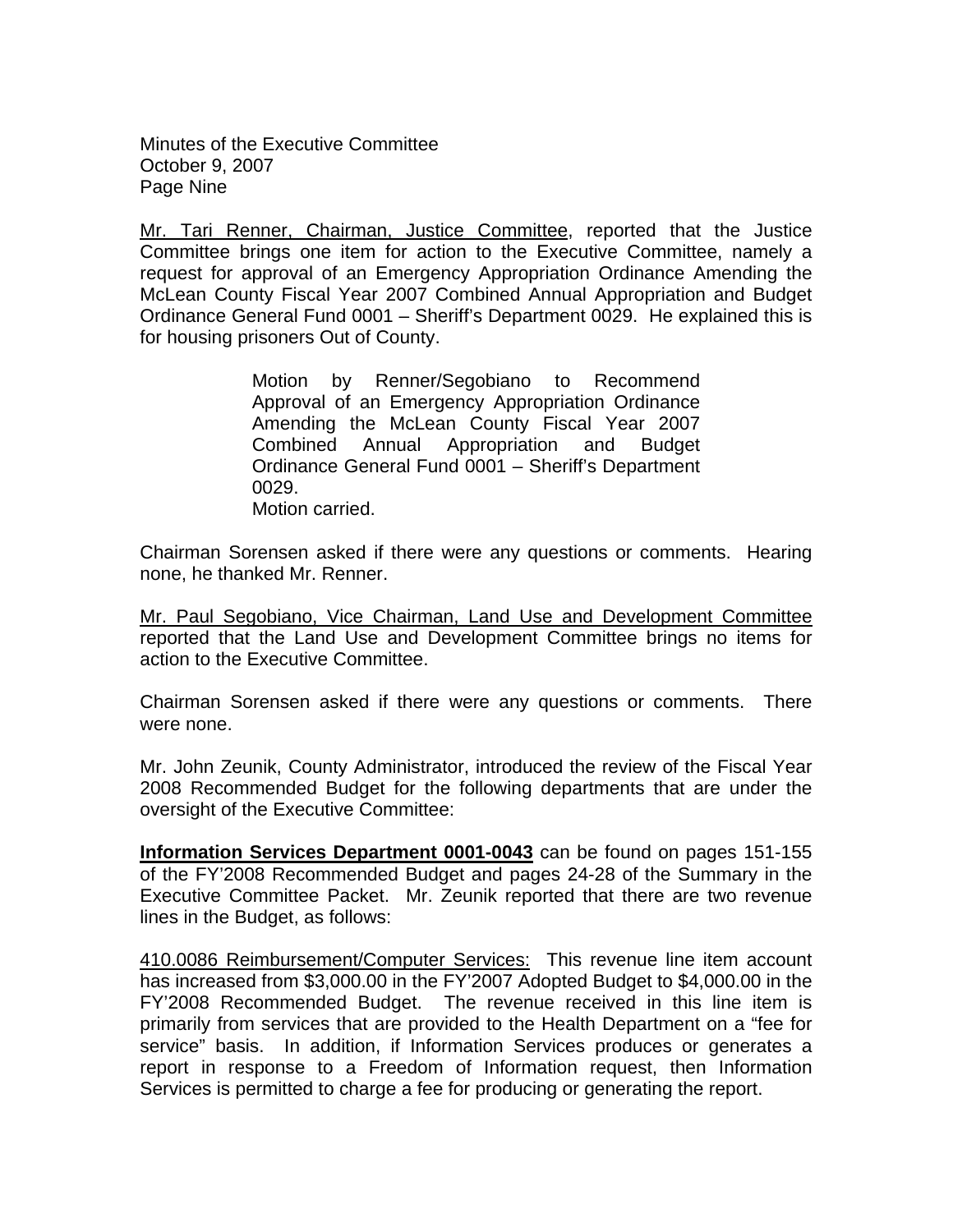Minutes of the Executive Committee October 9, 2007 Page Ten

450.0011 Transfer from Other Funds: This revenue line item account has decreased from \$150,510.00 in the FY'2007 Adopted Budget to \$124,858.00 in the FY'2008 Recommended Budget. The revenue generated by Information Services is transferred from the following Special Revenue Funds Outside of the General Fund:

Recorder's Document Storage Fund 0137: \$30,000.00 (GIS Specialist) Circuit Clerk's Court Automation Fund 0140: \$69,858.00 (E\*Justice Support) County Collector's Automation Fund 0168: \$25,000.00 (New World Financial

 \$134,858.00 and DevNet Property Tax Support)

Mr. Zeunik stated that there is no change in the staffing level in FY'2008. He indicated that the FY'2008 Recommended Budget includes the following change in budgeted positions:

¾ Computer Operator II – Reduce from 1.00 FTE to 0.08 FTE

Mr. Zeunik explained that the incumbent in this position has announced plans to retire in January, 2008, after working for the County for 26 years. As a result of this retirement, Mr. Nelson has recommended that the Computer Operator II position be deleted and the following Office Support position be budgeted in its place:

 $\triangleright$  Office Support Specialist I – Increase from 0.00 FTE to 0.92 FTE

Mr. Zeunik indicated that this proposed change recognizes that much of the work previously assigned to the Computer Operator II position has been automated. In addition, County offices and departments now have the capability to print reports in the office and rarely need to request that a report be printed by Information Services.

Mr. Zeunik noted that there is a summary of Materials and Supplies as well as Contractual Services on Page 26 of the Summary.

Mr. Zeunik stated that, under Capital Outlay, the major purchases are under Purchase of Computer Equipment for work stations, lap tops, printers, projectors and switches.

Chairman Sorensen asked if there were any questions or comments for Mr. Zeunik or Mr. Nelson. Hearing none, he asked for a motion to accept.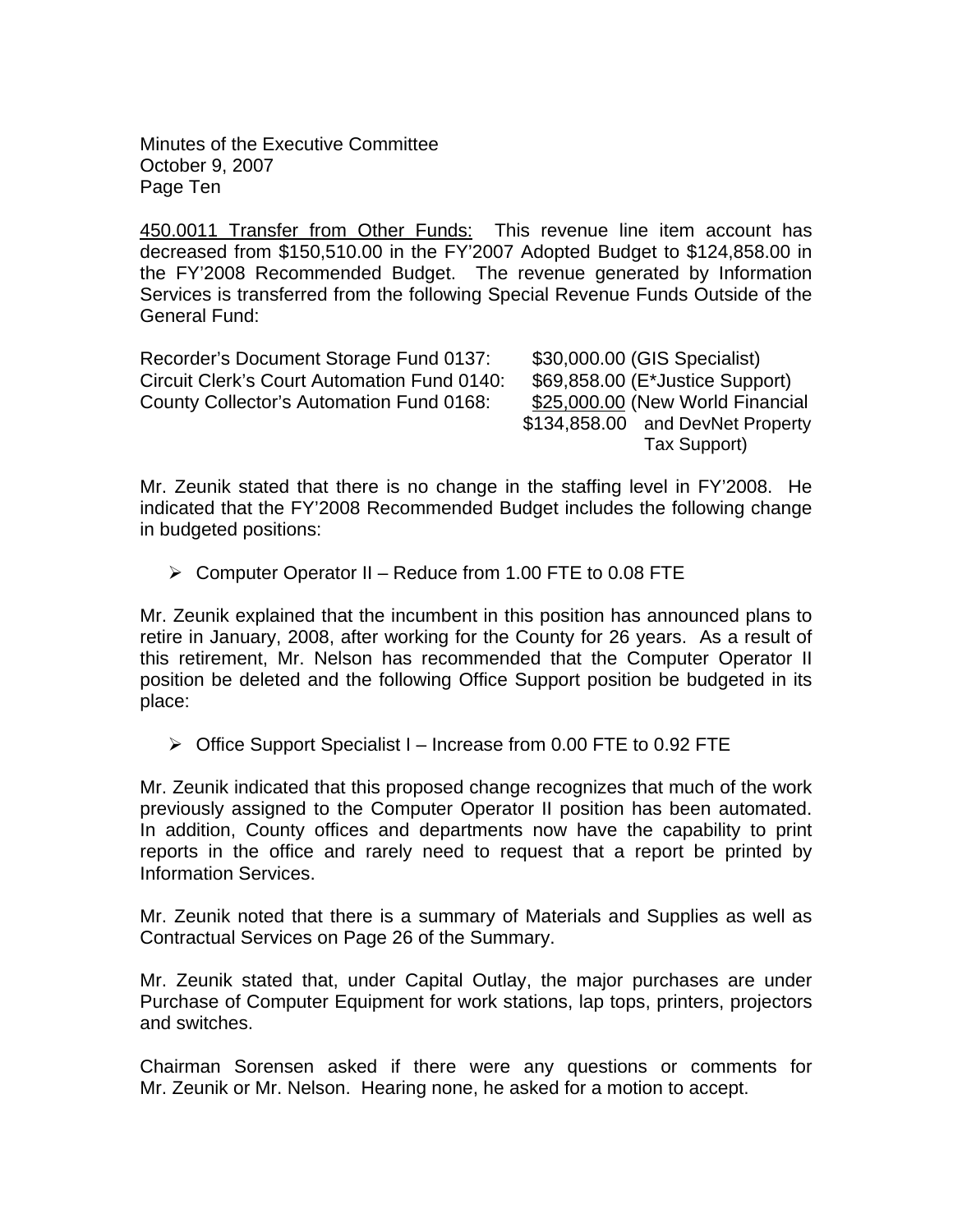Minutes of the Executive Committee October 9, 2007 Page Eleven

> Motion by Segobiano/Owens to recommend tentative approval of the Information Services Department 0001-0043 FY'2008 Recommended Budget as submitted. Motion carried.

**County Administrator's Office 0001-0002** can be found on pages 8-10 of the FY'2008 Recommended Budget and pages 29-32 of the Summary. Mr. Zeunik reported that there is no change in the staffing level, though there is a change recommended for discussion, as follows:

- ¾ Delete Human Resources Assistant at 0.80 FTE at Salary Grade 08
- ¾ Add Administrative Services Director at 1.00 FTE at Salary Grade 15

Mr. Zeunik explained that Ms. Lucretia Wherry, Human Resources Assistant, has decided to be a "full-time mom" and stay home with her two young sons. Her decision presents an opportunity for the Executive Committee and the Board to consider reorganizing the professional staff in the Administrator's Office. The new full-time position that is proposed would assume all of the duties and responsibilities currently assigned to the Human Resources Assistant and the following additional duties and responsibilities:

- ¾ Negotiation of Collective Bargaining Agreements;
- ¾ Negotiation of Employee Health Insurance benefits;
- $\triangleright$  Assist with the preparation and review of the Recommended Budget;
- $\triangleright$  Analysis and evaluation of proposed new programs and services (financial as well as service delivery analysis)

Mr. Zeunik stated that creating this new position provides an opportunity to begin "succession planning" in the County Administrator's Office by increasing and enhancing professional administrative capabilities in the Office.

Mr. Zeunik reported that the Operating/Office Supply line has increased, primarily driven by the request to purchase three new desk chairs in the office. The desk chairs in the office right now do not provide the recommended ergonomic adjustment settings for the support staff and professionals in the office.

Mr. Zeunik pointed out the following changes under Contractual Services:

719.0011 Insurance Appraisal: This line item account has increased from \$3,000.00 in the FY'2007 Adopted Budget to \$15,000.00 in the FY'2008 Recommended Budget. This increase is based on the need to have an on-site, physical appraisal completed for all County properties and facilities. With the completion of the renovations to the Law and Justice Center, it is time for an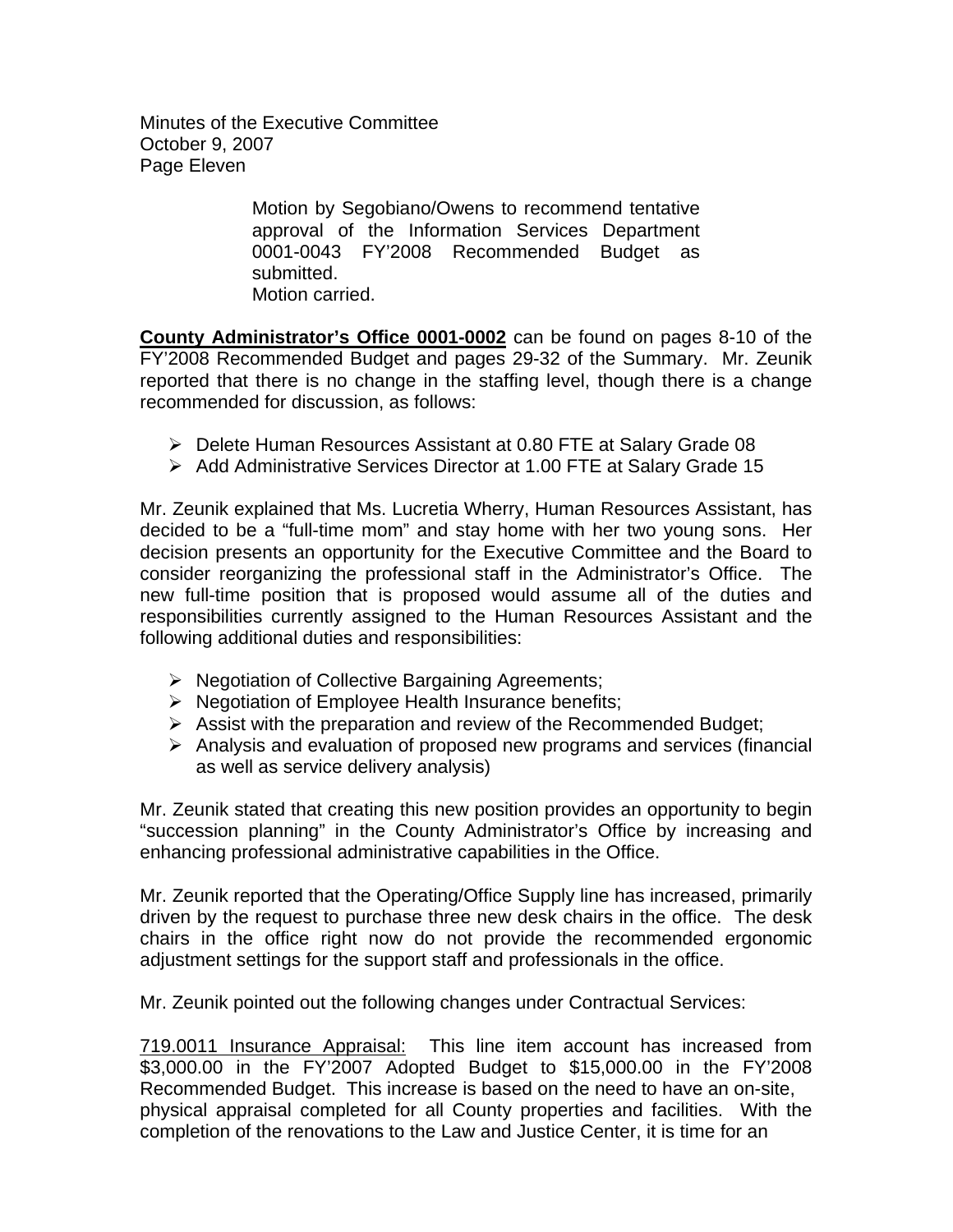Minutes of the Executive Committee October 9, 2007 Page Twelve

updated on-site physical appraisal for insurance purposes. The last on-site physical appraisal was completed after the County offices and departments moved into the Law and Justice Center in 1991-1992.

784.0001 Auditing/Accounting: This line item account has increased from \$85,000.00 in the FY'2007 Adopted Budget to \$95,000.00 in the FY'2008 Recommended Budget. This increase is based on the anticipated cost of the contract to be awarded for the County's outside audit of FY'2007 and includes the separate audit of the Circuit Clerk's Office that is required under Illinois law. Beginning with the FY'2007 audit, there are additional auditing standards that the outside auditor must follow in the preparation of the County's Comprehensive Annual Financial Report, Single Audit Report and Management Letter of Advisory Comments. The Government Finance Officers' Association ("GFOA") estimates that compliance with the Risk Assessment Suite Standard (SAS Nos. 104-111) will increase audit costs by 10-15 percent.

Mr. Nuckolls asked how will the search be conducted for the Administrative Services Director position. Mr. Zeunik replied that, after the first of the year, an internal posting will be developed as well as recruitment with local advertising, and professional journals and periodicals.

Mr. Segobiano expressed some confusion on the need for an Administrative Services Director. Mr. Zeunik explained that the proposed new position is being developed as part of the succession plan for the County Administration. He noted that the current County Administrator and Assistant County Administrator are close to retirement. Mr. Zeunik stated that it would be beneficial to the County to hire a new staff member in the office who will be familiar with the duties and responsibilities of the two current administrative positions so that when the retirements take place, someone will be available to assume one of the positions.

Mr. Zeunik stated that if the Committee does not wish to recommend this position, he would ask that the HR Assistant position be continued at 1.00 FTE, rather than 0.80 FTE. Previously, an accommodation was made for Ms. Wherry to work four days per week. With Ms. Wherry leaving the office, the position needs to be reverted back to 1.00 FTE.

Mr. Segobiano asked if this new position is being created due to an imminent retirement. Mr. Zeunik responded that the Executive Committee is aware of his future plans.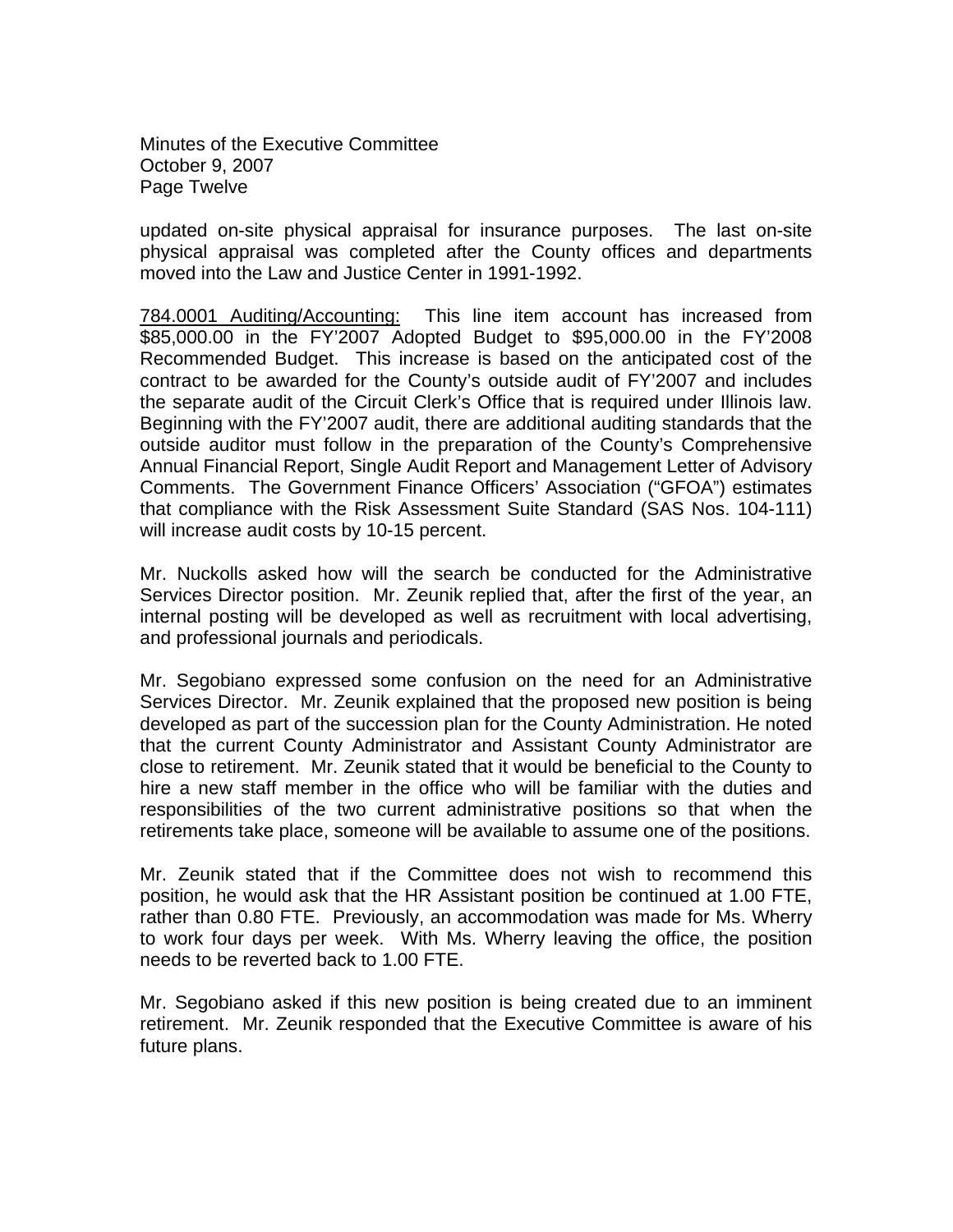Minutes of the Executive Committee October 9, 2007 Page Thirteen

> Motion by Selzer/Bostic to recommend tentative approval of the County Administrator's Office FY'2008 Recommended Budget as submitted. Motion carried.

Chairman Sorensen presented the September 30, 2007 bills as recommended and transmitted by the County Auditor for payment. The Prepaid Total is \$394,785.97 and the fund total is the same, which includes a \$50,000.00 appropriation transfer in the Information Services Department.

> Motion by Owens/Selzer to recommend approval of the Executive Committee bills for September 30, 2007 and an appropriation transfer in the Information Services Department as presented to the Committee by the County Auditor. Motion carried.